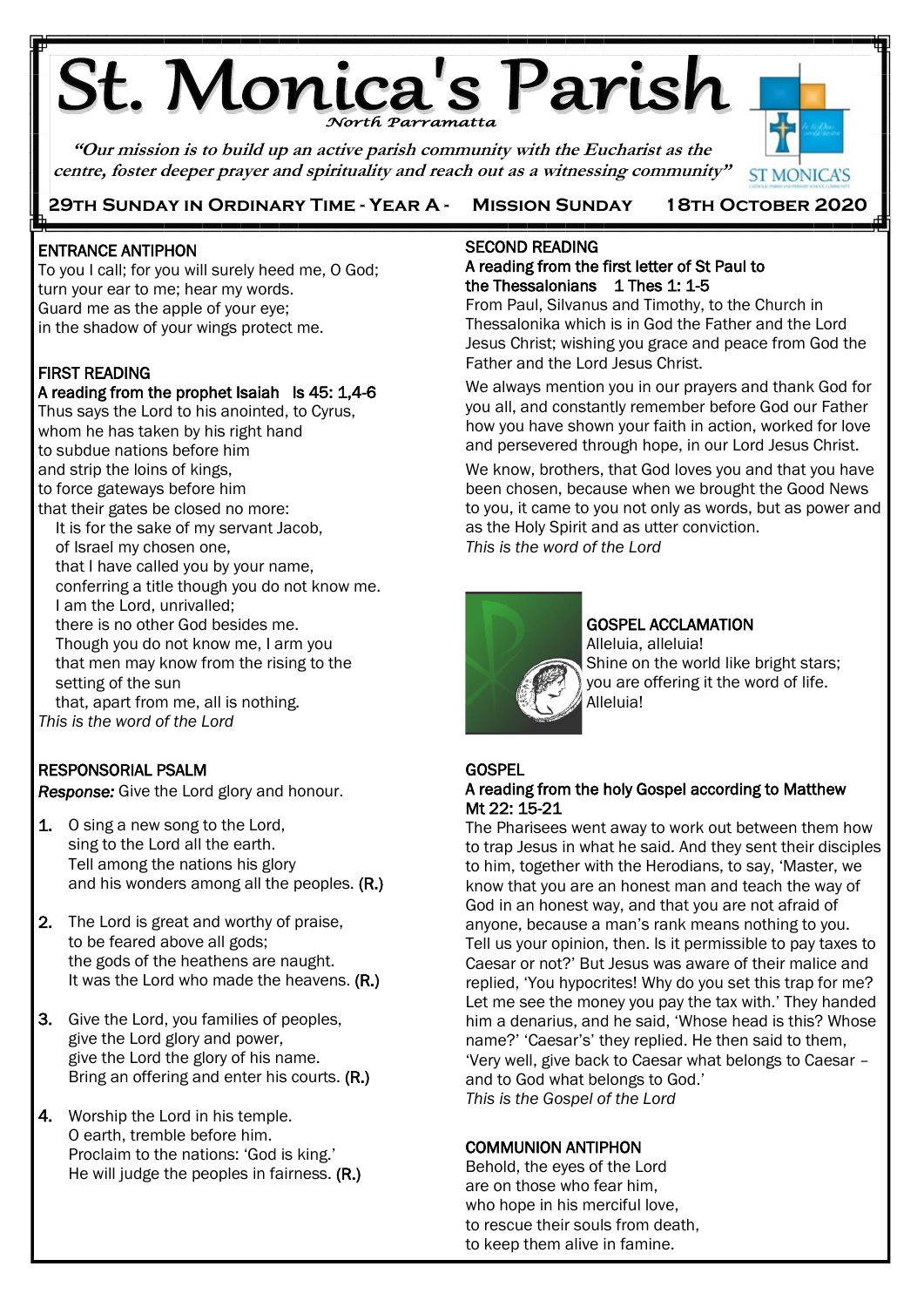# *St. Monica's Catholic Parish*

**Cnr Church Street and North Rocks Road, North Parramatta**

| <b>SUNDAY MASSES:</b>                                    | Saturday Vigil - 5pm; Sunday - 9am, 11.30am (Cantonese/Chinese Mass) and 6pm                     |  |  |
|----------------------------------------------------------|--------------------------------------------------------------------------------------------------|--|--|
| <b>WEEKDAY MASSES:</b>                                   | Tuesday-Friday - 9.15am                                                                          |  |  |
| <b>EXPOSITION:</b>                                       | Every Friday following 9.15am Mass until 10.45am,                                                |  |  |
| <b>RECONCILIATION:</b>                                   | Friday 10-10.30 am Saturday - 4-4.40pm or on request                                             |  |  |
| <b>MARRIAGES:</b>                                        | Please contact the Parish Priest at least 12 months prior                                        |  |  |
| <b>BAPTISMS:</b>                                         | Please contact the Parish Office for appointment with the Parish Priest. Phone: 9630-1951        |  |  |
| ANOINTING OF THE SICK/<br>EUCHARIST AT HOME              | Please contact the Parish Office or Fr Ephraim Lam Phone: 9630-1951                              |  |  |
| <b>PARISH ADMINISTRATOR/</b><br><b>CHINESE CHAPLAIN:</b> | Fr. Ephraim Lam Phone: 9630 -1951<br>Email: shingmanlam@gmail.com                                |  |  |
| <b>POSTAL ADDRESS:</b>                                   | 8 Daking Street, North Parramatta, 2151<br>Website: http://www.stmonicanp.org.au                 |  |  |
| <b>OFFICE HOURS:</b>                                     | Tuesday-Friday 8.30am-2.30pm<br>Phone: 9630-1951 Fax: 9630-8738<br>Email: stmonicanp@bigpond.com |  |  |

*St. Monica's School*

Phone: 8832 4100 Fax: 9683-4984 Email: stmonicasnparra@parra.catholic.edu.au

### REFLECTION

# **Whose Image and Likeness?**

Jesus first cleverly throws his questioners on the defensive. *They* are the ones carrying the coinage, not him. Then he poses the crucial question, 'Whose image is it and whose inscription?' They said to him, 'Caesar's'. Then he said to them: 'Render to Caesar what is Caesar's and to God what is God's.'

The coin bore the image and inscription of Caesar. Genesis teaches us that human beings are made in the image and likeness of God. Our Lord is saying, 'Let the political and financial authorities have their coinage. It is their legal tender. But they cannot have human beings. Human beings belong to Another. They belong to God.'

We are fortunate to live in a wonderful democracy. But even a democracy can violate the dignity of a human being created in the image and likeness of God. As Pope John Paul II said: 'Authentic democracy is possible only in a state ruled by law, *and on the basis of a correct conception of the human person*.' (Italics added)

We could pause for a moment to thank God for the inscription, 'Child of God', effectively engraved on our hearts by baptism.

© Fr Michael Tate; mtate@bigpond.com

### Act of Spiritual **Communion**



My Jesus, I believe you are present in the most Blessed Sacrament.

I love you above all things and desire to receive You into my soul.

Since I cannot now receive You sacramentally, come at least spiritually into my heart.

I embrace You as if You were already there, and unite myself wholly to You.

Never permit me to be separated from You.

Amen.

# COMMEMORATIONS

FEAST DAYS &

### PLEASE REMEMBER TO PRAY FOR THOSE OF OUR PARISH FAMILY WHO ARE SICK. **ESPECIALLY**

Paul Chiu, John Rodrigues, Dave & Fan Lin Wilson, Francis Lee, Jerry A, Michelle Barnes, Levi Bell, Grace Boitano, Gesualda Borg, Monica Teresa & Fernanda Carigliano, Veronica Coorey. Antoinette Coorey, Margaret Dorahy, Heidi Ellich, Josie Estera, Philippe Kalife, Tim Kelly, Mary Korunic, Lillian Leigh, Monique Malouf, Tina de Larrazabal, Rosa Santos, Maria Itang Tagle, Llave Family, Sheila Watts, Gloria Cherote,

> MASS INTENTIONS Gerard McDonald